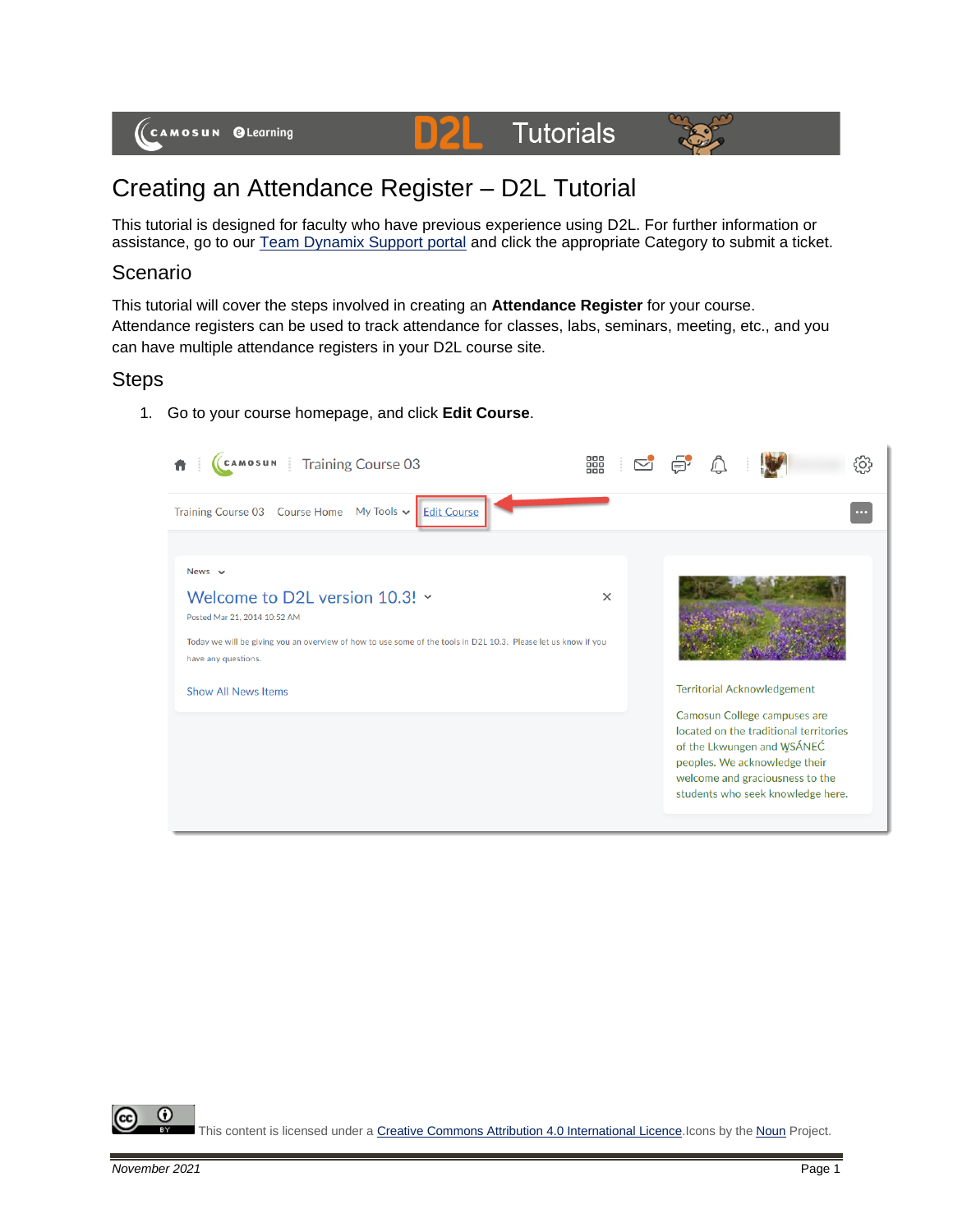#### 2. Click **Attendance**.

| Training Course 03 Course Home My Tools ↓ Edit Course |                                 |                                     |  |  |  |  |  |  |
|-------------------------------------------------------|---------------------------------|-------------------------------------|--|--|--|--|--|--|
| <b>Course Administration</b>                          |                                 |                                     |  |  |  |  |  |  |
| Category<br>Name                                      |                                 |                                     |  |  |  |  |  |  |
| <b>Site Setup</b>                                     |                                 |                                     |  |  |  |  |  |  |
| <b>Course Offering Information</b>                    | 合 Homepages                     | <b>8</b> Navigation & Themes        |  |  |  |  |  |  |
| <b>■</b> Widgets                                      |                                 |                                     |  |  |  |  |  |  |
| <b>Site Resources</b>                                 |                                 |                                     |  |  |  |  |  |  |
| Book Management                                       | Calendar<br>÷                   | <b>III</b> Content                  |  |  |  |  |  |  |
| <b>Course Builder</b>                                 | External Learning Tools         | <b>E</b> Frequently Asked Questions |  |  |  |  |  |  |
| Glossary<br>目目                                        | <b>全</b> Import / Export / Copy | <b>es</b> Links                     |  |  |  |  |  |  |
|                                                       | Components                      | <b>B</b> Manage Dates               |  |  |  |  |  |  |
| Manage<br><b>Tes</b>                                  |                                 |                                     |  |  |  |  |  |  |
| Learn c Management                                    |                                 |                                     |  |  |  |  |  |  |
| <b>Attendance</b>                                     | ■ Class Progress                | $E$ Classlist                       |  |  |  |  |  |  |
| <b>S</b> Groups                                       |                                 |                                     |  |  |  |  |  |  |
| Assessment                                            |                                 |                                     |  |  |  |  |  |  |
| $E$ Checklists                                        | Competencies                    | <b>Dropbox</b>                      |  |  |  |  |  |  |
| <b>V</b> Grades                                       | P Quizzes                       | <b>Rubrics</b>                      |  |  |  |  |  |  |

## 3. Click **New Register**.

| Training Course 03  Course Home  My Tools v  Edit Course                             |
|--------------------------------------------------------------------------------------|
| Attendance Schemes<br><b>Attendance Registers</b>                                    |
| <b>New Register</b><br>What are attendance registers?                                |
| There are currently no registers available. Click New Register to create a register. |
|                                                                                      |

This content is licensed under [a Creative Commons Attribution 4.0 International Licence.I](https://creativecommons.org/licenses/by/4.0/)cons by the [Noun](https://creativecommons.org/website-icons/) Project.

 $\overline{0}$ 

 $\bar{z}$ 

ဇ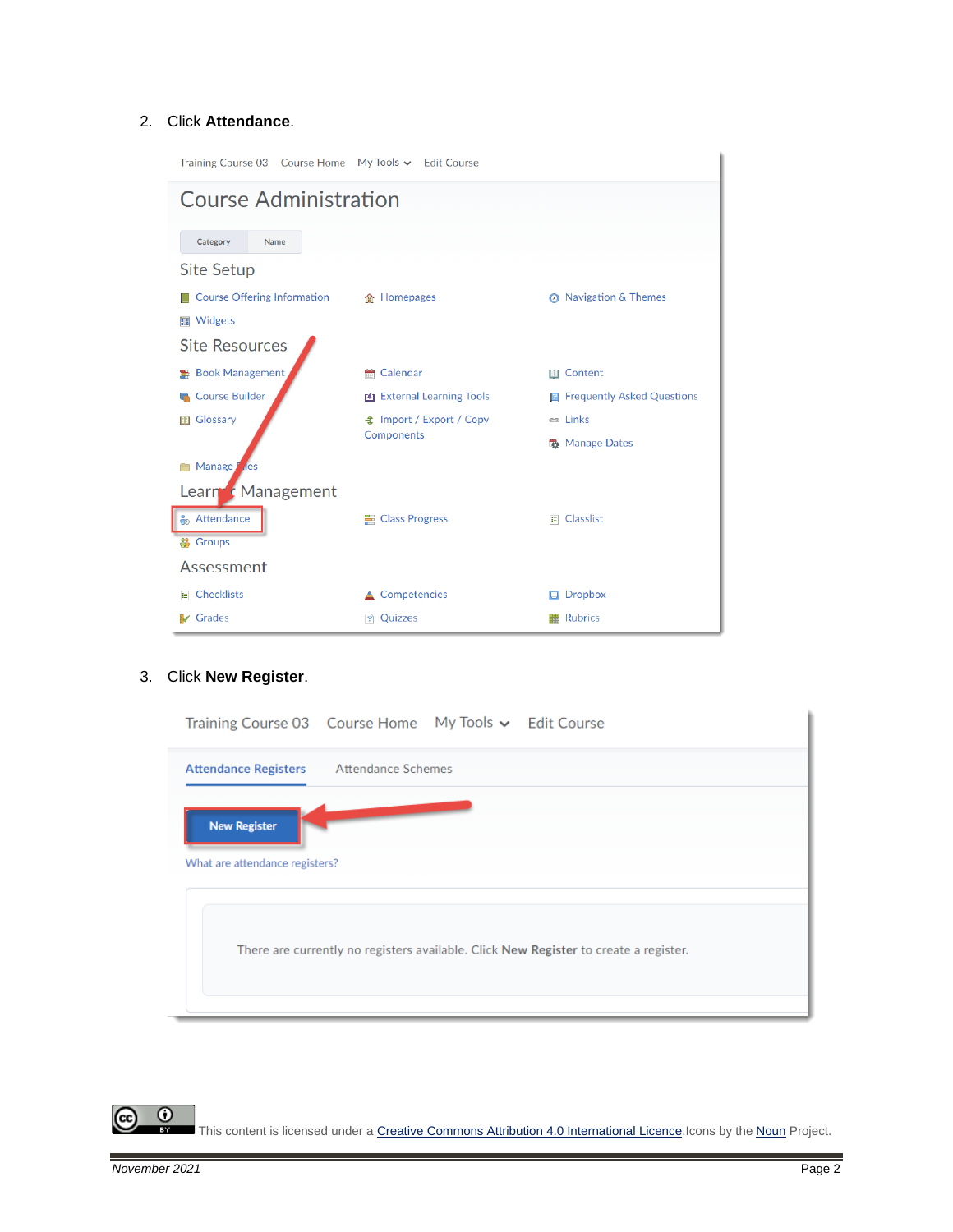4. Give your Register a **Name**, add a **Description** if you like. Choose an **Attendance Scheme** from the drop-down menu. You can create your own custom Schemes as well – see the tutorial *Creating an Attendance Scheme* for more information.

| <b>New Register</b>                                                                         |
|---------------------------------------------------------------------------------------------|
| Properties                                                                                  |
| Name <sup>*</sup><br><b>Lab Attendance</b>                                                  |
| <b>Description</b>                                                                          |
|                                                                                             |
| Attendance Scheme*<br><b>System Scheme</b><br>-Organization Schemes<br><b>System Scheme</b> |
| <b>Visibility</b>                                                                           |
| $\blacktriangleright$ Allow users to view this attendance register<br>Users                 |
| Cancel<br>Save                                                                              |

5. You can add a % to the **Cause for Concern** box if you like (this is the percentage of attendance at which students need to be concerned that their attendance isn't where it should be). In addition, click the **Visibility** box if you would like students to see the attendance register.

| Properties                                                         |
|--------------------------------------------------------------------|
| Name <sup>*</sup>                                                  |
| Lab Attendance                                                     |
| <b>Description</b>                                                 |
|                                                                    |
|                                                                    |
|                                                                    |
|                                                                    |
| Attendance Scheme*                                                 |
| <b>System Scheme</b>                                               |
| Cause for Concern (%)                                              |
| 60                                                                 |
|                                                                    |
| <b>Visibility</b>                                                  |
| $\blacktriangleright$ Allow users to view this attendance register |
| <b>Users</b>                                                       |
| <b>Users</b>                                                       |
| Include all users in the course                                    |
| Include all users in the following grouns/sections:                |
| Cancel<br><b>Save</b>                                              |
|                                                                    |

This content is licensed under [a Creative Commons Attribution 4.0 International Licence.I](https://creativecommons.org/licenses/by/4.0/)cons by the [Noun](https://creativecommons.org/website-icons/) Project.

 $\odot$